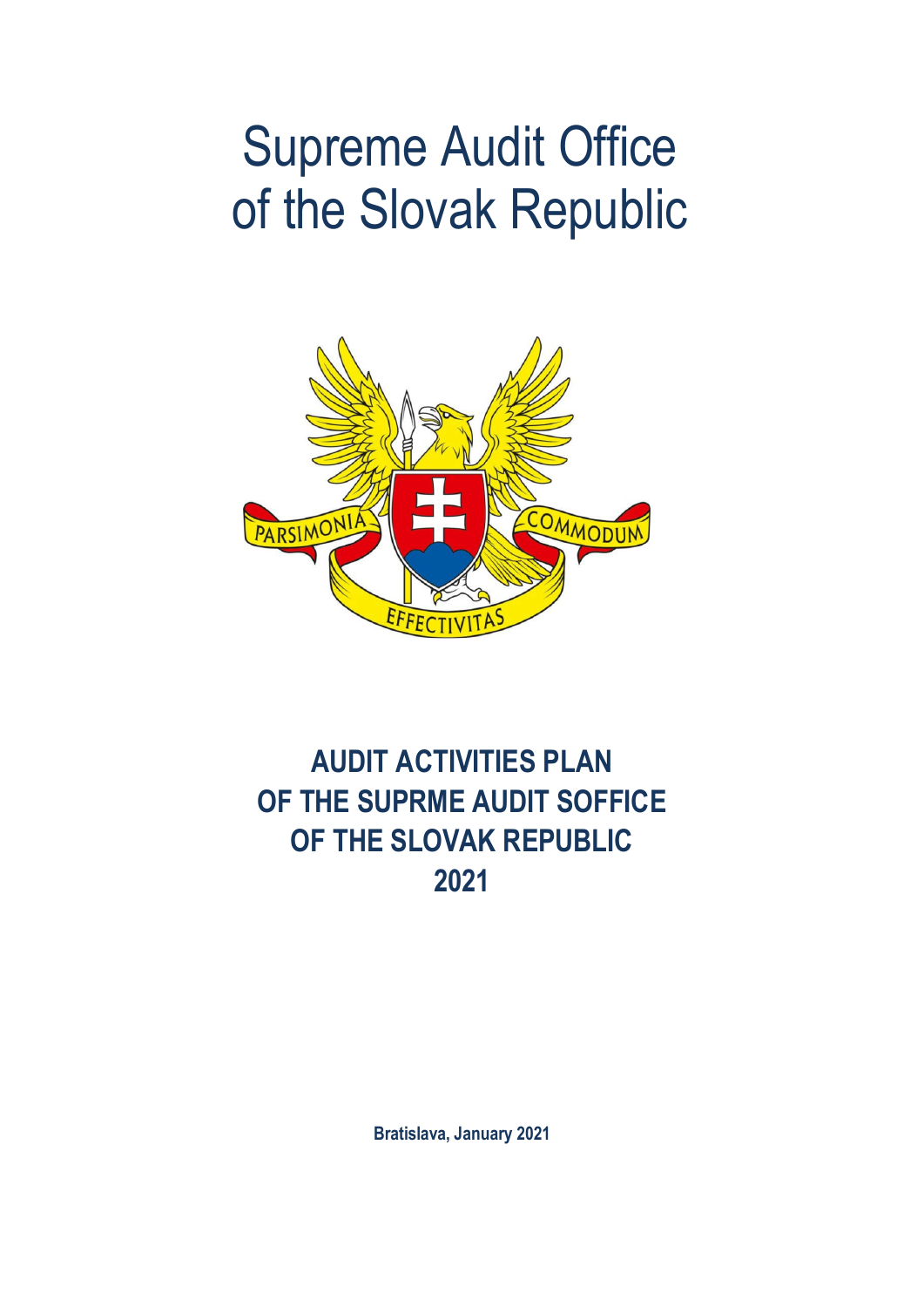### **SUPREME AUDIT OFFICE OF THE SLOVAK REPUBLIC**

**I APPROVE**

## **The audit activities plan of the Supreme Audit Office of the Slovak Republic for 2021**

 **Ing. Karol Mitrík** en de la provincia de la provincia de la provincia de la provincia de la provincia de la provincia de la provi Supreme Audit Office of the Slovak Republic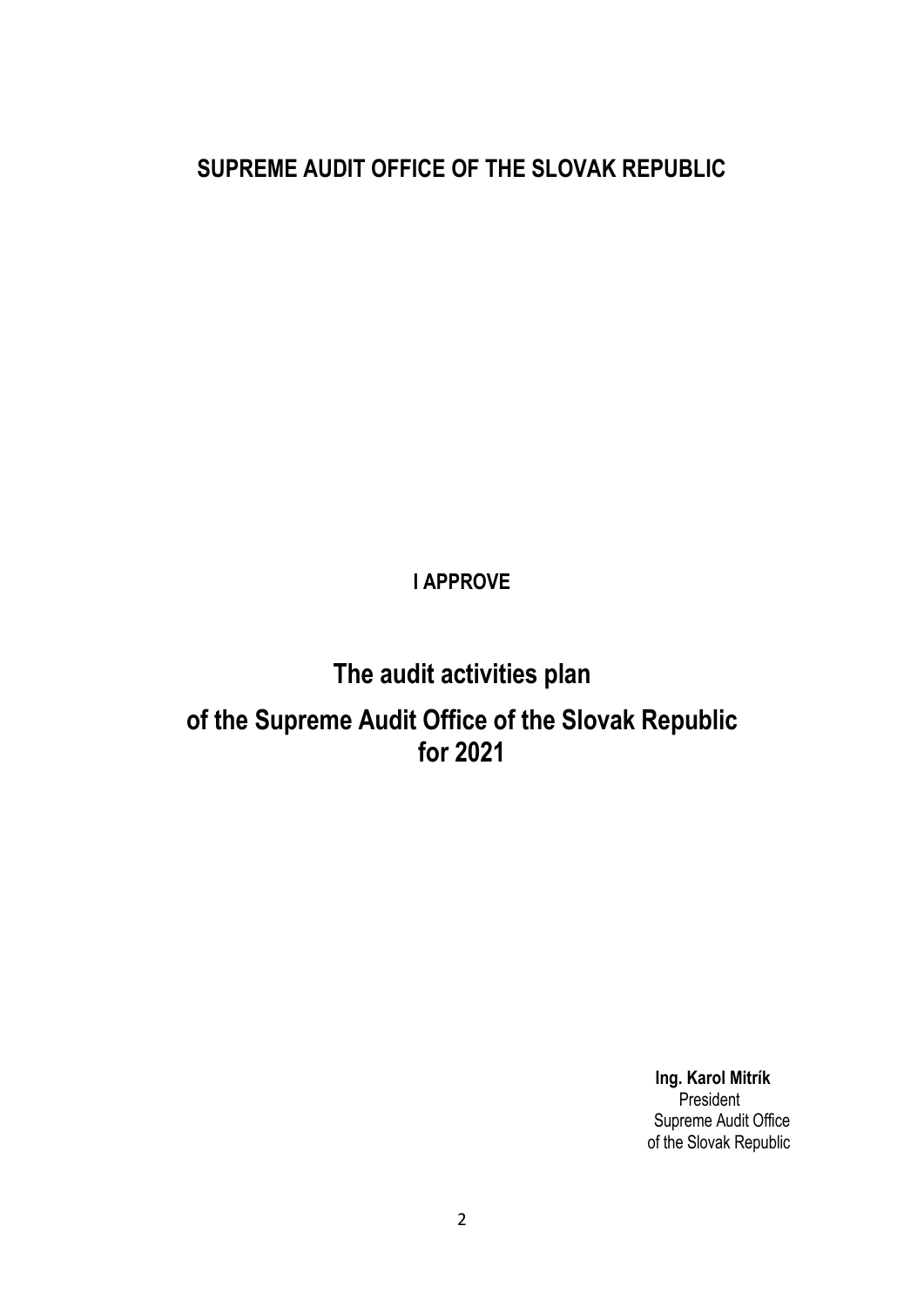On December 12, 2020, The SAO SR College recommended to include the omnibus audits into *the Audit activities plan of the SAO SR for 2021*. The changes and amendments recommended by the SAO SR College will be published in the SAO SR web site.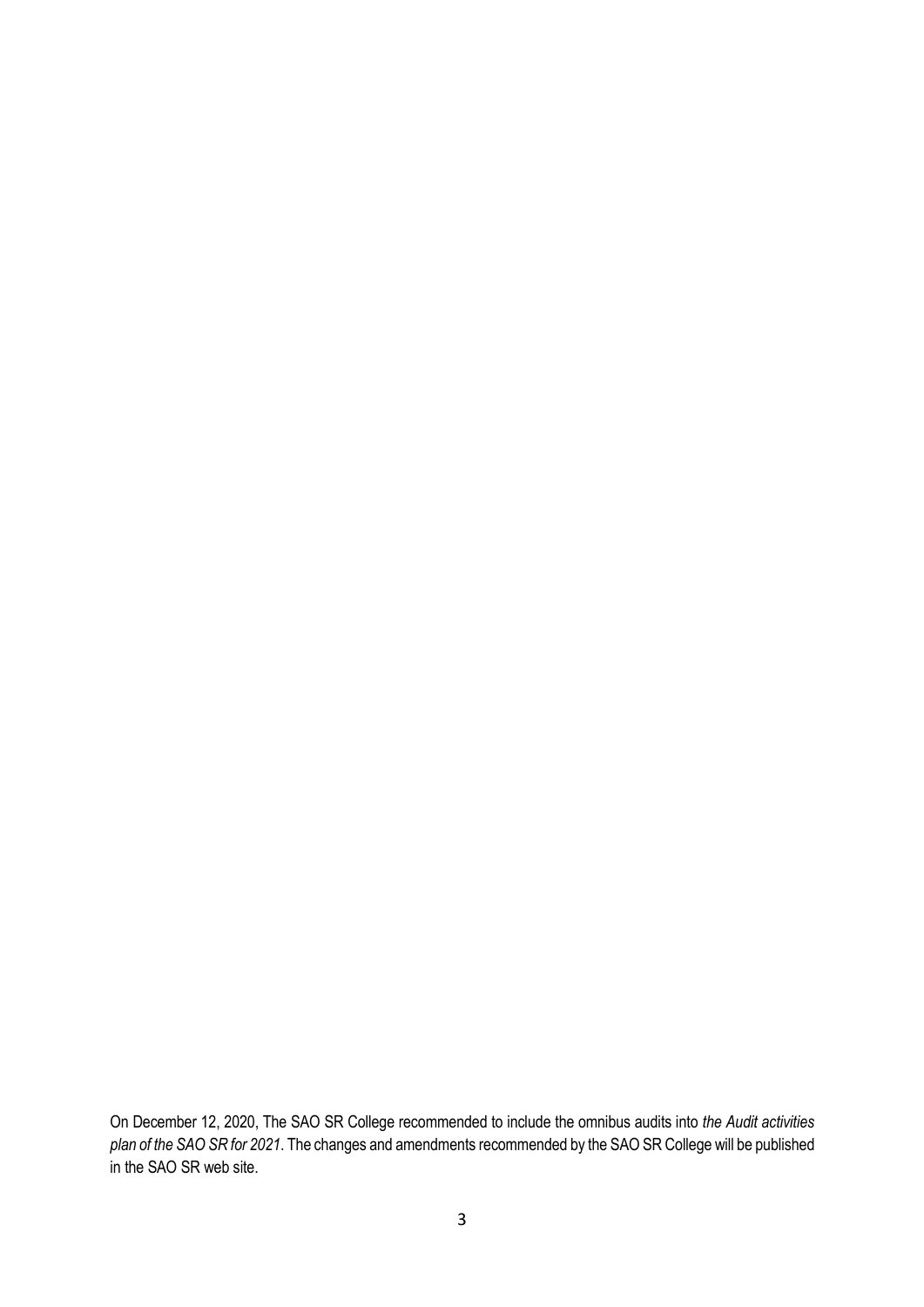### **Omnibus audits included into the Audit activities plan in 2021**

| 01/2021 Improving safety at the railway crossings                                                                                                                                                         |
|-----------------------------------------------------------------------------------------------------------------------------------------------------------------------------------------------------------|
| 02/2021 Environmental Fund functionalities, its processes transparency and resources use effectiveness                                                                                                    |
| 03/2021 Resources approved for selected Budget Chapters for sports development                                                                                                                            |
| 04/2021 The status of the implementation of programme to unify the taxes, customs duties and insurance<br>contributions - UNITAS                                                                          |
| 05/2021 Successfulness of reclaiming the tax arrears                                                                                                                                                      |
| 06/2021 Resource allocation for research and development projects<br>Slovak Research and Development Agency, Ministry of Education, Science, Development and Sports11                                     |
| 07/2021 Resources management and use of the assets by the Military Intelligence                                                                                                                           |
| 08/2021 Contractual relationships in Slovak Radio and TV (RTVS)                                                                                                                                           |
| 09/2021 Real estate management in the Diplomatic Corps Service Administration, jsc                                                                                                                        |
| 10/2021 System of distribution of the revenues from TIPOS, National Lottery Company, jsc                                                                                                                  |
| 11/2021 Accessibility of the pre-primary education for children from disadvantaged environs (especially<br>marginalised Roma communities)                                                                 |
| 12/2021 Forestry policy and justification of forest management by the State enterprise Military Forests<br>and Property, State enterprise (Vojenské lesy a majetky š. p.)                                 |
| 13/2021 East Slovakia Water Company, jsc (Východoslovenská vodárenská spoločnosť a. s.)                                                                                                                   |
| 14/2021 Contractual relationships and efficiency of supplying the public services by the City of Košice<br>districts                                                                                      |
| Mesto Košice, Mestská časť Košice – Barca, Mestská časť Košice - Sídlisko KVP, Mestská časť Košice-<br>Juh, Mestská časť Košice-Kavečany, Mestská časť Košice-Košická Nová Ves, Mestská časť Košice-Šaca, |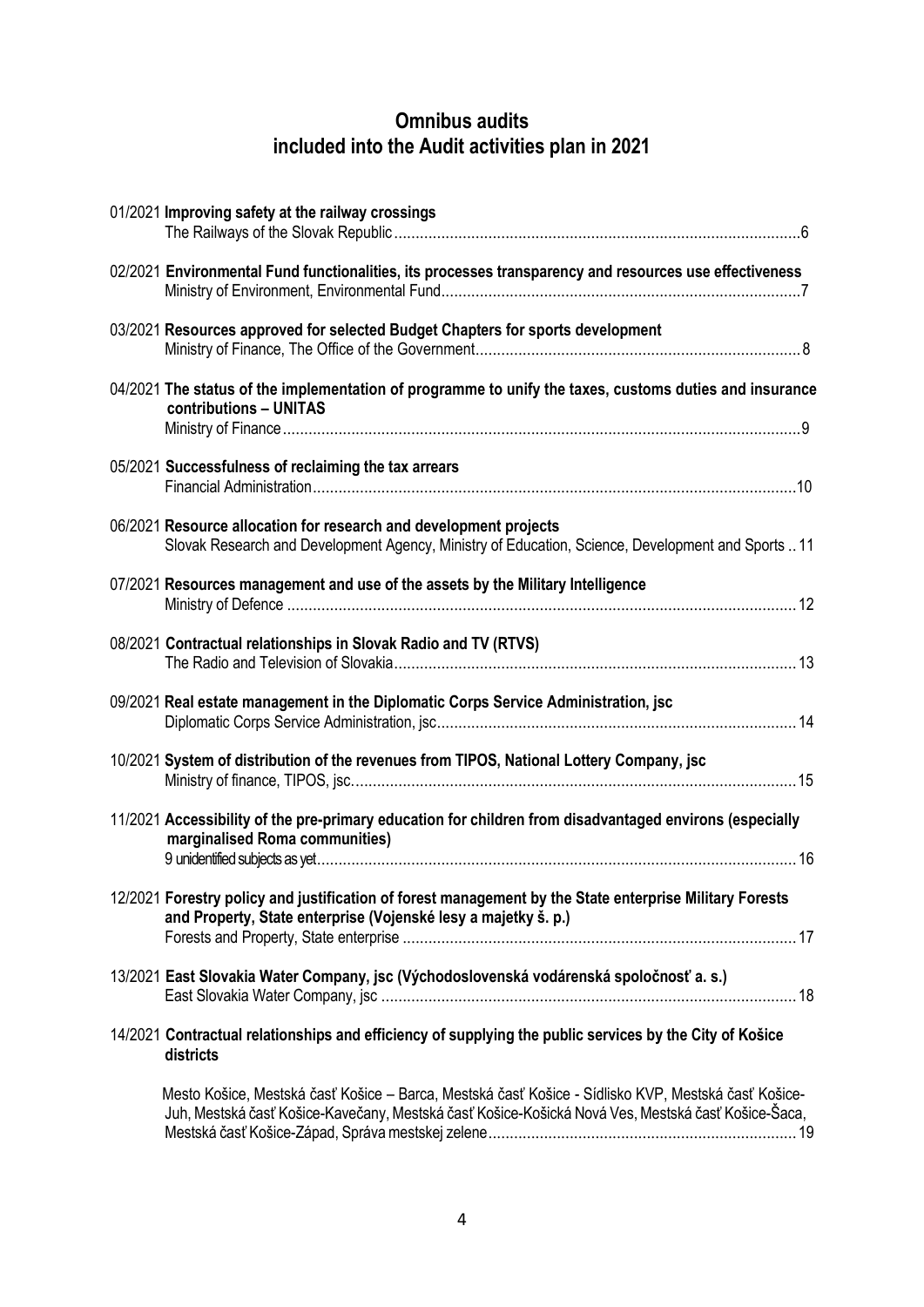| 15/2021 Efficiency and effectiveness of the secondary education subjects in healthcare<br>14 unidentified subjects as yet, relevant Higher Territorial Unit, Ministry of Health, Ministry of |
|----------------------------------------------------------------------------------------------------------------------------------------------------------------------------------------------|
| 16/2021 Sub-Tatras Water Company, jsc (Podtatranská vodárenská spoločnosť)                                                                                                                   |
| 17/2021 Reconstructions, repairs and maintenance of bridges on the 1 class roads                                                                                                             |
| 18/2021 Readiness of the Slovak Republic to deal with the droughts                                                                                                                           |
| 19/2021 Set-up of the public procurement process in National Motorway Company, jsc (Národná dialničná<br>spoločnosť a. s.)                                                                   |
| 20/2021 Position to the Draft of the State Final Accounts for 2020<br>Ministry of Transport and Development, Ministry of Finance, Ministry of Education, Science, Research and               |
| 21/2021 Position to the Draft of the State Budget 2022                                                                                                                                       |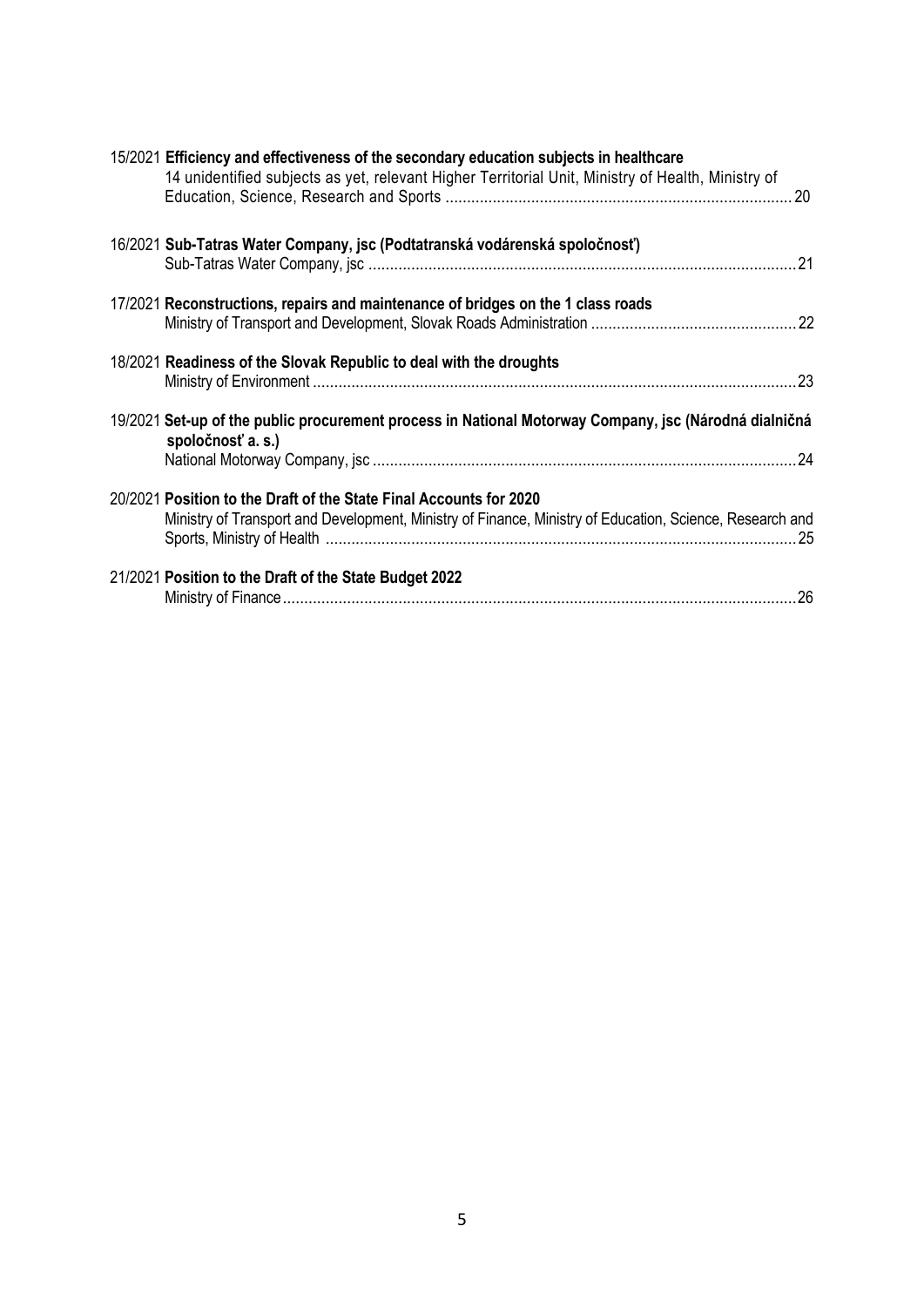#### **Omnibus audit: 01/2021**

#### **Improving safety at the railway crossings**

#### **Auditee:**

• The Railways of the Slovak Republic

#### **Omnibus audit purpose:**

To verify the complexity of setting up a system for solving the problem of railway crossings, financing and the impact of modernisation and reconstruction of railway crossings for safety and accident reduction

**Timetable:** 05/2021 – 08/2021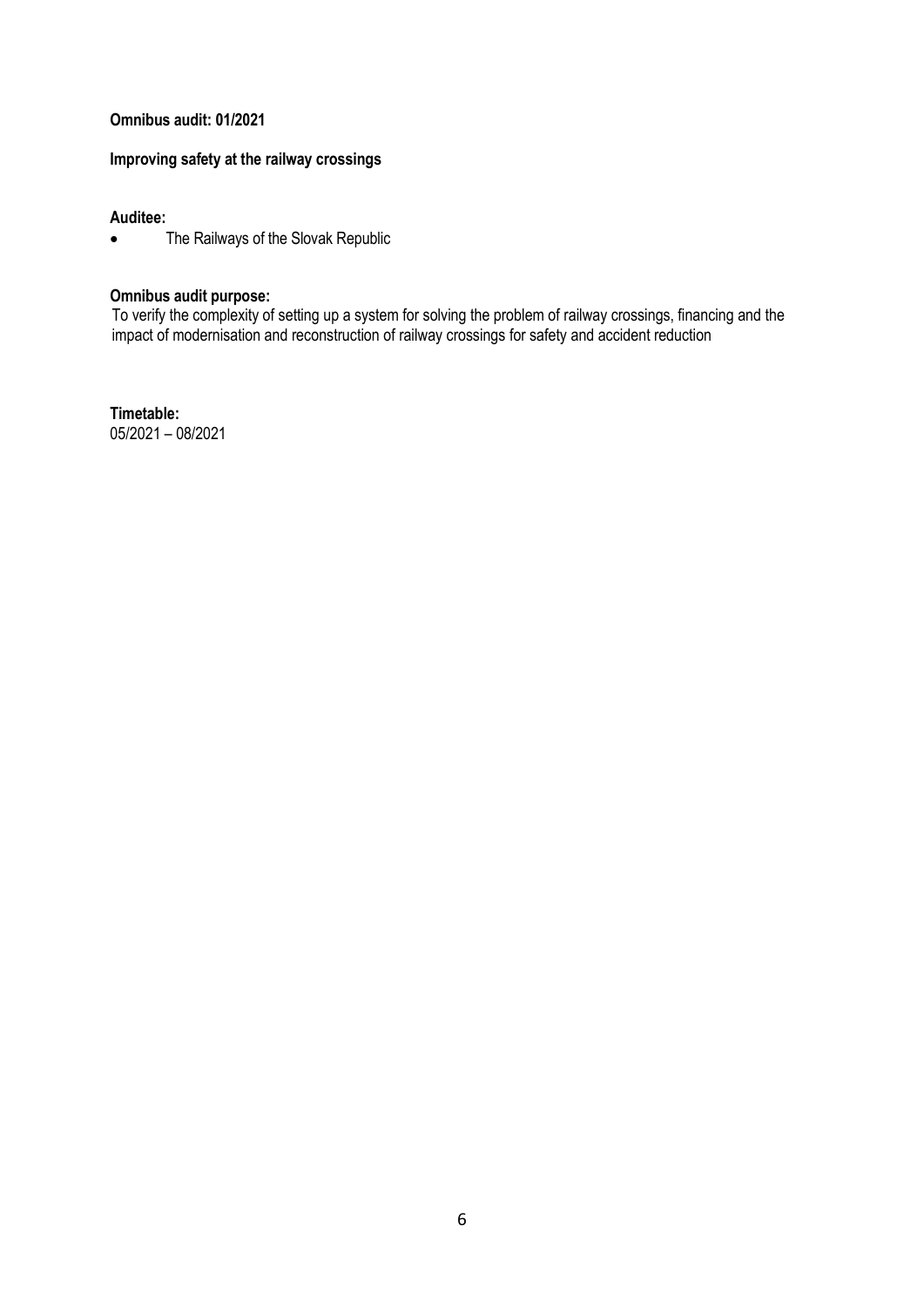#### **Omnibus audit: 02/2021 Environmental Fund functionalities, its processes transparency and resources use effectiveness**

#### **Auditee:**

- Ministry of Environment
- Environment Fund

#### **Omnibus audit purpose:**

To examine the efficiency of the use of funds with regard to the available funds accumulated during the audited period in the Fund and the existing investment debt in the environmental infrastructure and environmental protection.

**Timetable:** 05/2021 – 09/2021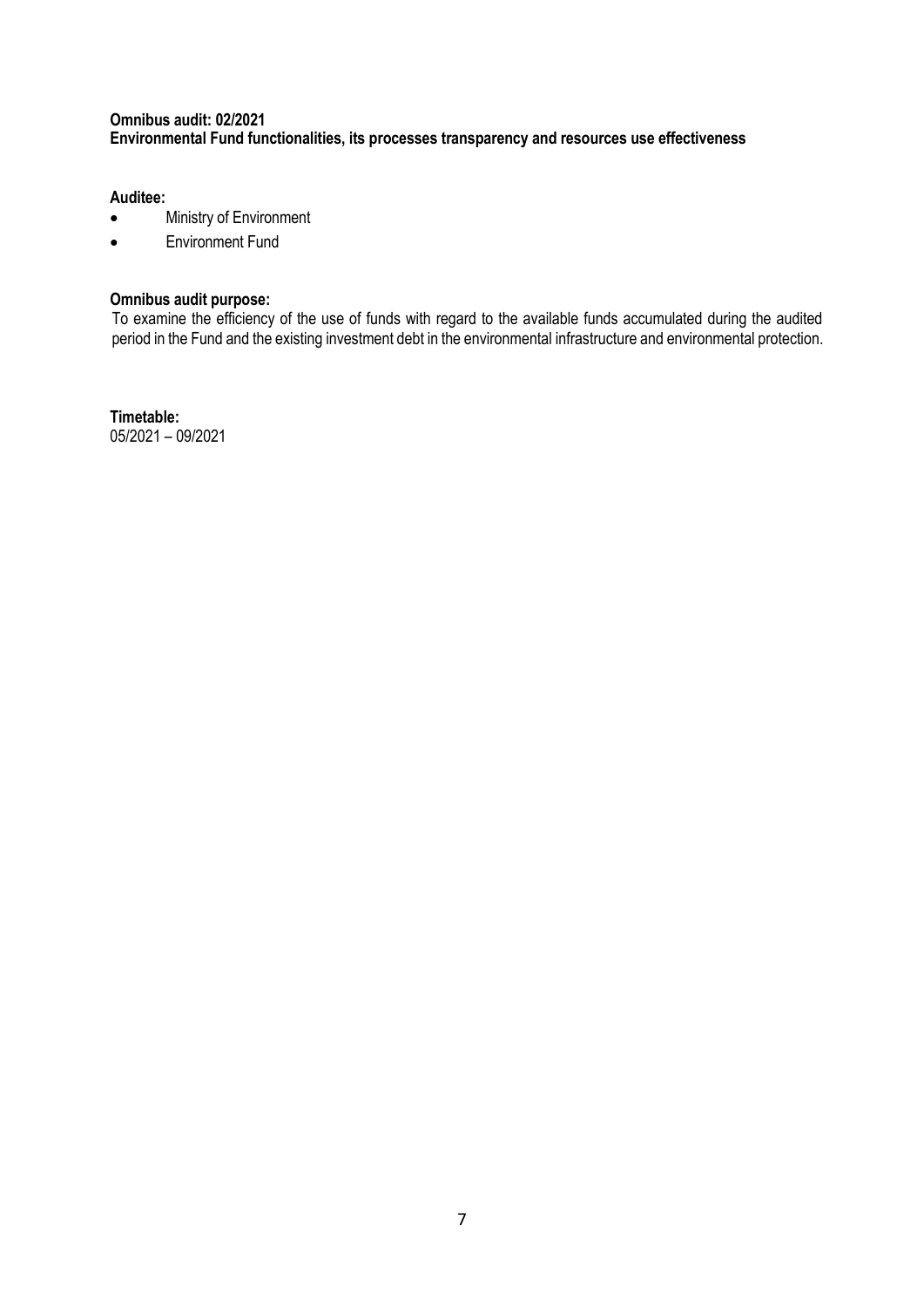#### **Omnibus audit: 03/2021**

#### **Resources approved for selected Budget Chapters for sports development**

#### **Auditee:**

- Ministry of Finance
- The Office of the Government

#### **Omnibus audit purpose:**

To examine the transparency of the allocation of funds for the development of sports infrastructure.

**Timetable:** 02/2021 – 05/202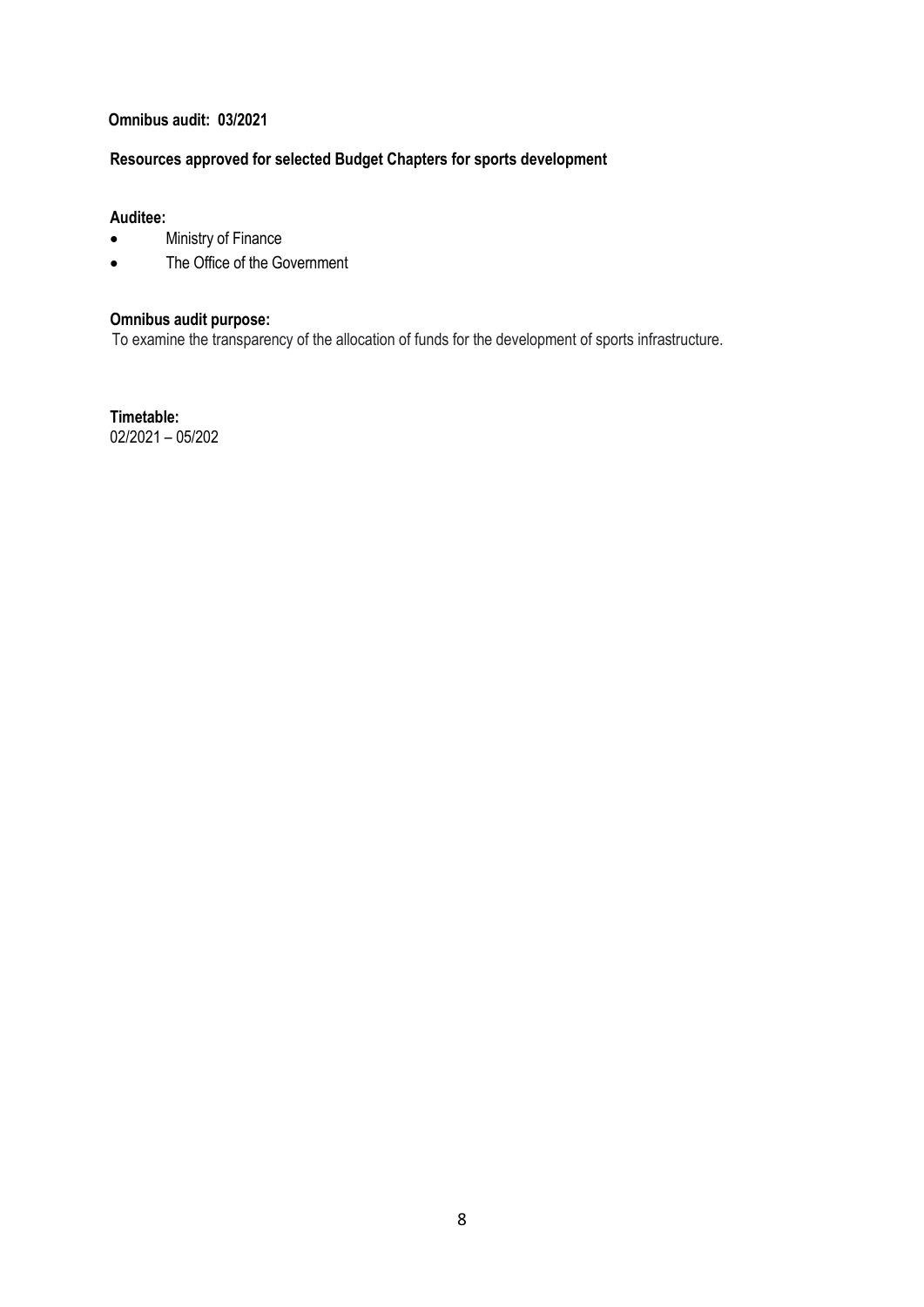#### **Omnibus audit: 04/2021**

#### **The status of the implementation of programme to unify the taxes, customs duties and insurance contributions – UNITAS**

#### **Auditee:**

• Ministry of Finance

#### **Omnibus audit purpose:**

To examine the achievement of the aims and objectives set out in the UNITAS Programme aimed at the gradual unification and simplification of the collection of taxes, duties and insurance levies and verify the adequacy of measures for the implementation of the UNITAS Programme.

**Timetable:** 09/2021 – 11/2021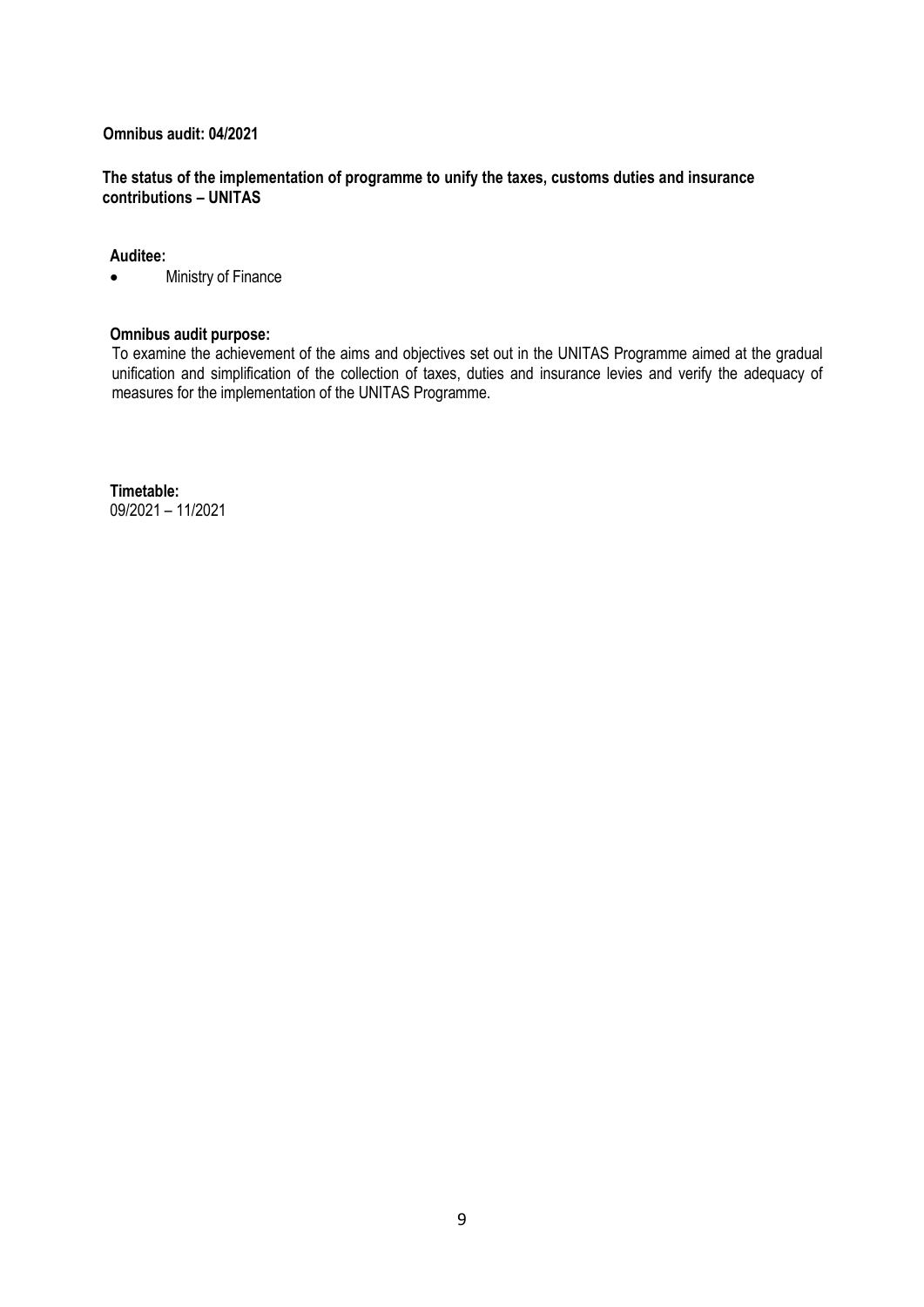#### **Omnibus audit: 05/2021**

#### **Successfulness of reclaiming the tax arears**

#### **Auditee:**

Finance Administration

#### **Omnibus audit purpose:**

To examine the compliance of the recovery process in tax arrears with generally binding legislation.

**Timetable:** 05/2021 – 09/2021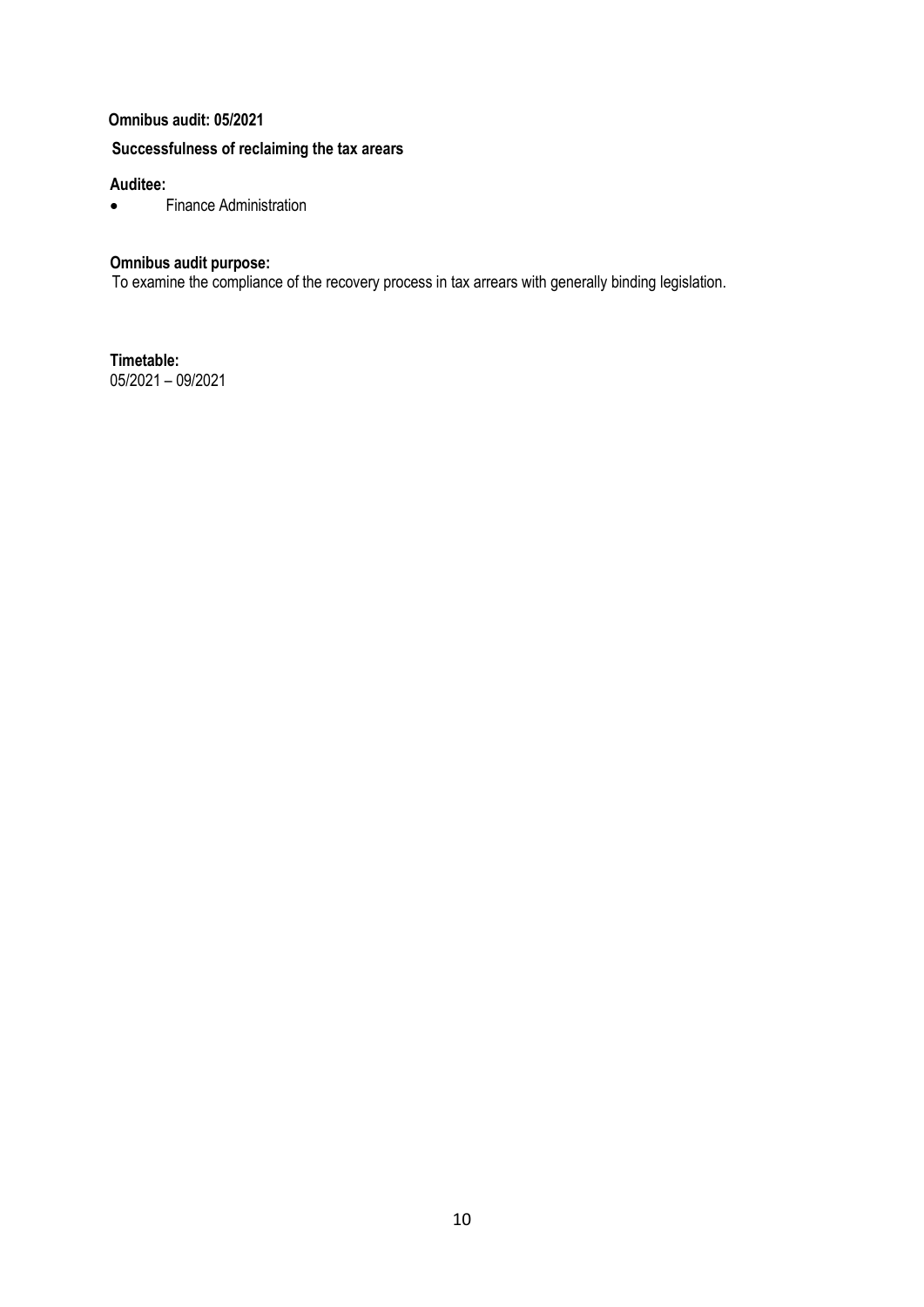#### **Omnibus audit: 06/2021**

#### **Resource allocation for research and development projects**

#### **Auditee:**

- Slovak Research and Development Agency,
- Ministry of Education, Science, Research and Sports

#### **Omnibus audit purpose:**

To examine the transparency of finance allocation for research and development projects.

**Timetable:** 06/2021 – 10/2021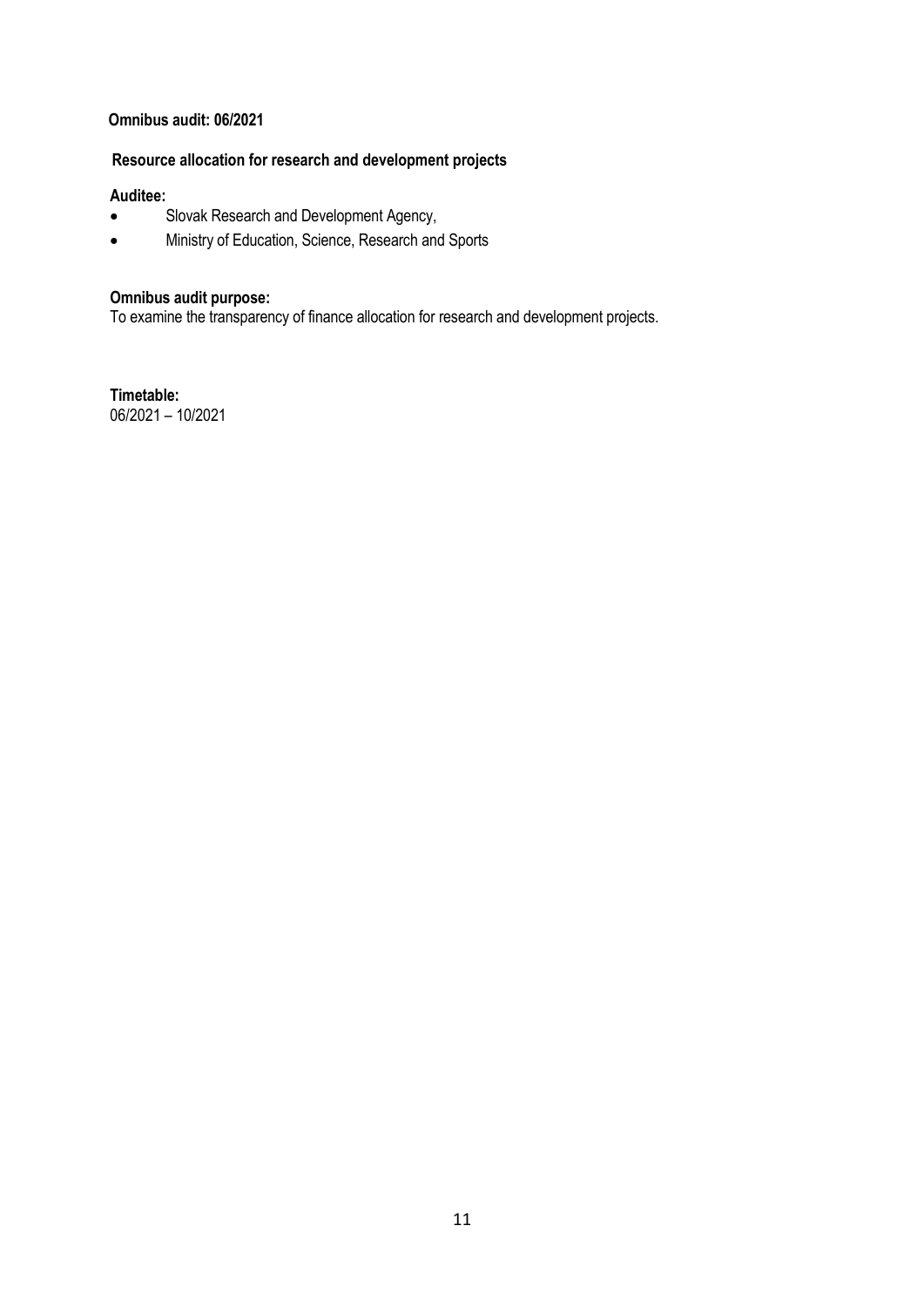#### **Omnibus audit: 07/2021**

#### **Resources management and use of the assets by the Military intelligence**

#### **Auditee:**

Ministry of Defence

#### **Omnibus audit purpose:**

To examine the economy and transparency of use of finance resources and State assets management.

**Timetable:** 03/2021 – 05/2021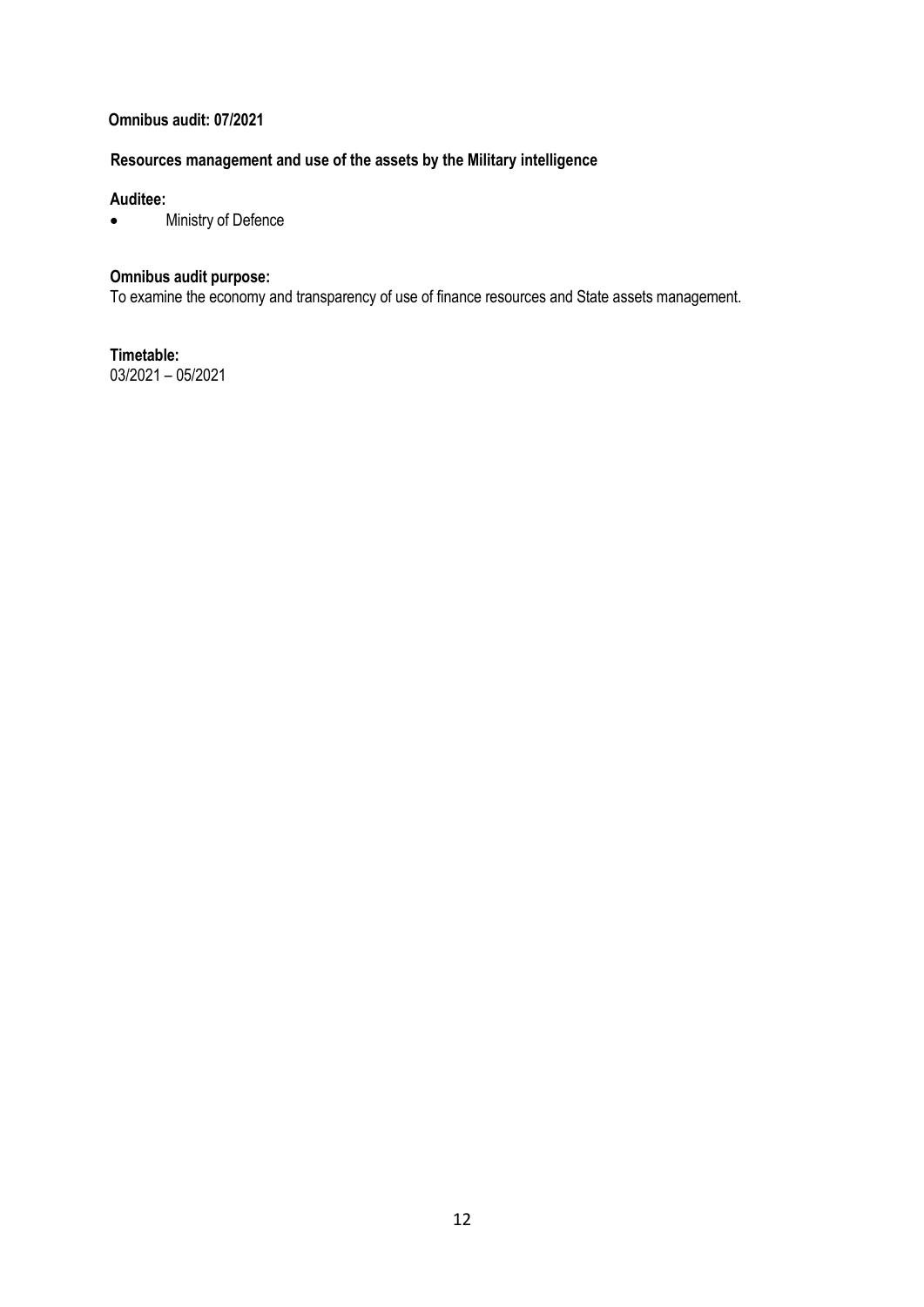#### **Omnibus audit: 08/2021**

### **Contractual relationships in Slovak Radio and TV (RTVS)**

#### **Auditee:**

Radio and TV Slovakia

#### **Omnibus audit purpose:**

To check the correctness and compliance of the procedures for concluding and implementing selected contractual relationships with generally binding legal regulations.

**Timetable:** 03/2021 – 08/2021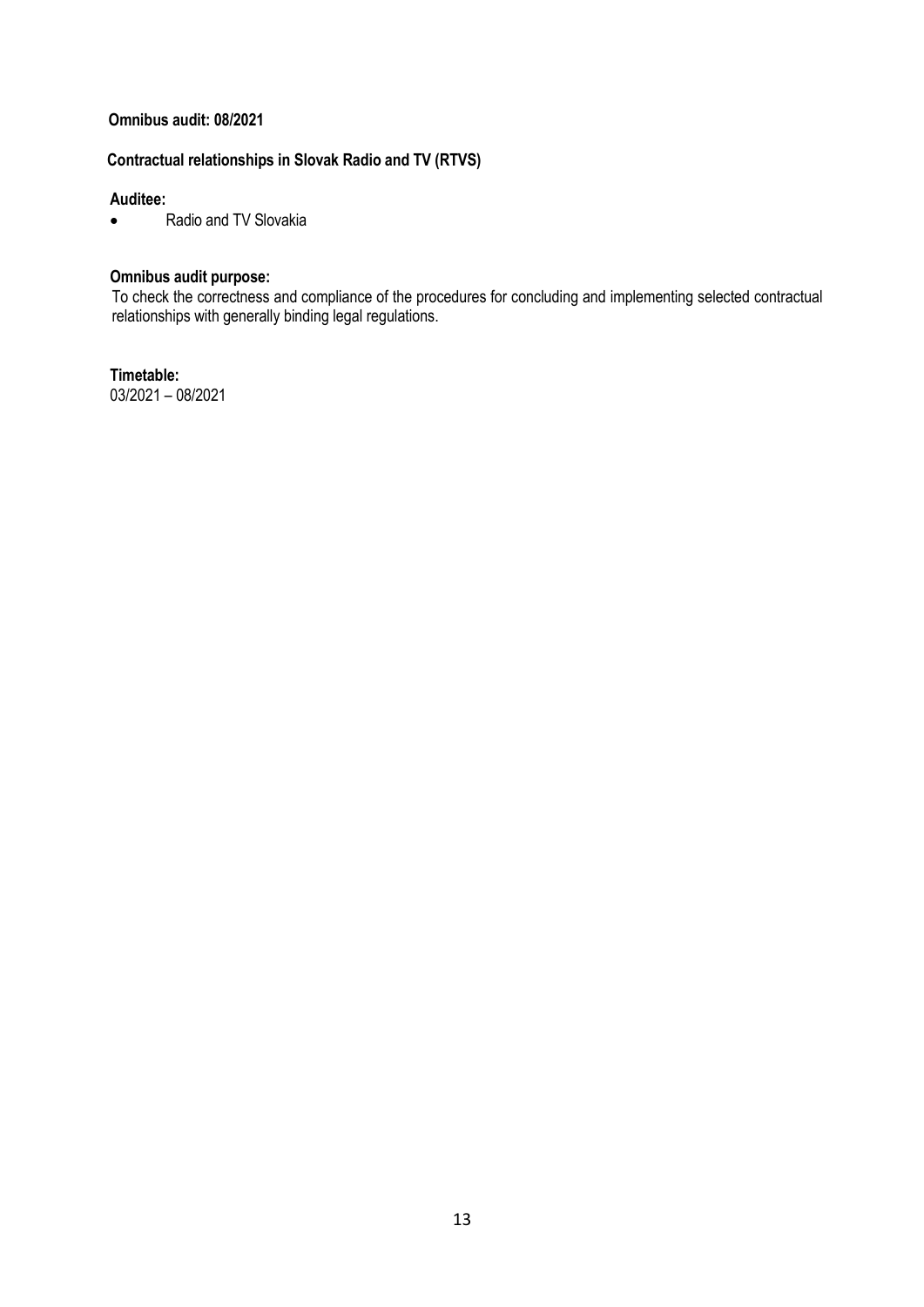#### **Omnibus audit: 09/2021**

#### **Real estate management in the Diplomatic Corps Service Administration, jsc**

#### **Auditee:**

**•** Diplomatic Corps Service Administration, jsc

#### **Omnibus audit purpose:**

To verify the expenditure of funds for selected activities related to the acquisition and management of the company assets in connection with the strategic goals of the shareholder.

**Timetable:** 03/2021 – 05/2021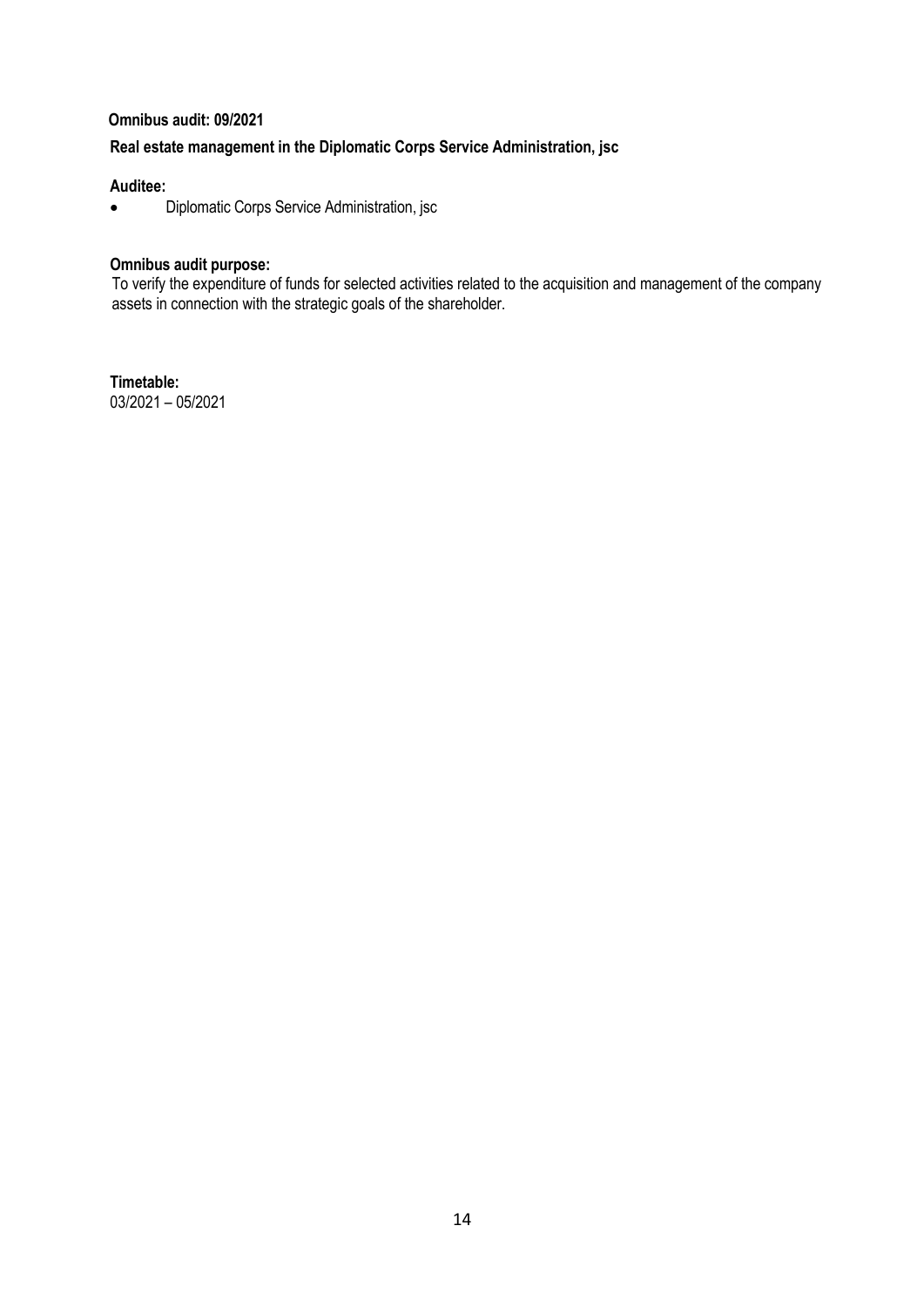#### **Omnibus audit: 10/2021**

#### **System of distribution of the revenues from TIPOS, National Lottery Company, jsc**

#### **Auditee:**

- Ministry of Finance
- TIPOS, National Lottery Company, jsc

#### **Omnibus audit purpose:**

To verify the use of proceeds from TIPOS gambling levies, the national lottery company to ensure the provision of services of general interest and verify the transparency of the revenue sharing process.

**Timetable:** 02/2021 – 07/2021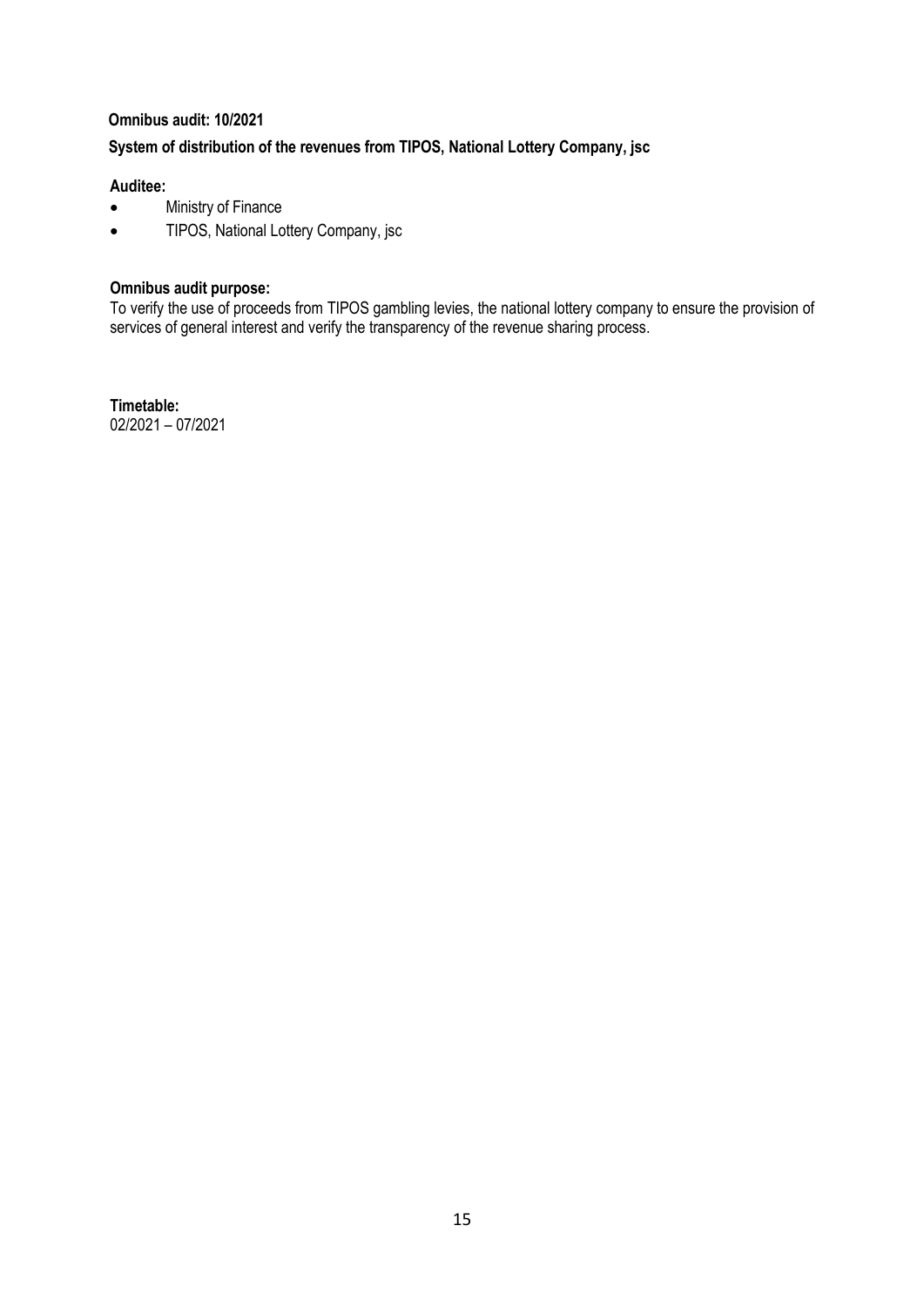#### **Omnibus audit: 11/2021**

#### **Accessibility of the pre-primary education for children from disadvantaged environs (especially marginalised Roma communities)**

#### **Auditee:**

9 unidentified subjects as yet

#### **Omnibus audit purpose:**

To evaluate the availability of pre-primary education in municipalities for children from socially disadvantaged backgrounds (especially marginalised Roma communities) and the participation of municipalities in its provision in order to increase children's training.

**Timetable:** 08/2021 - 10/2021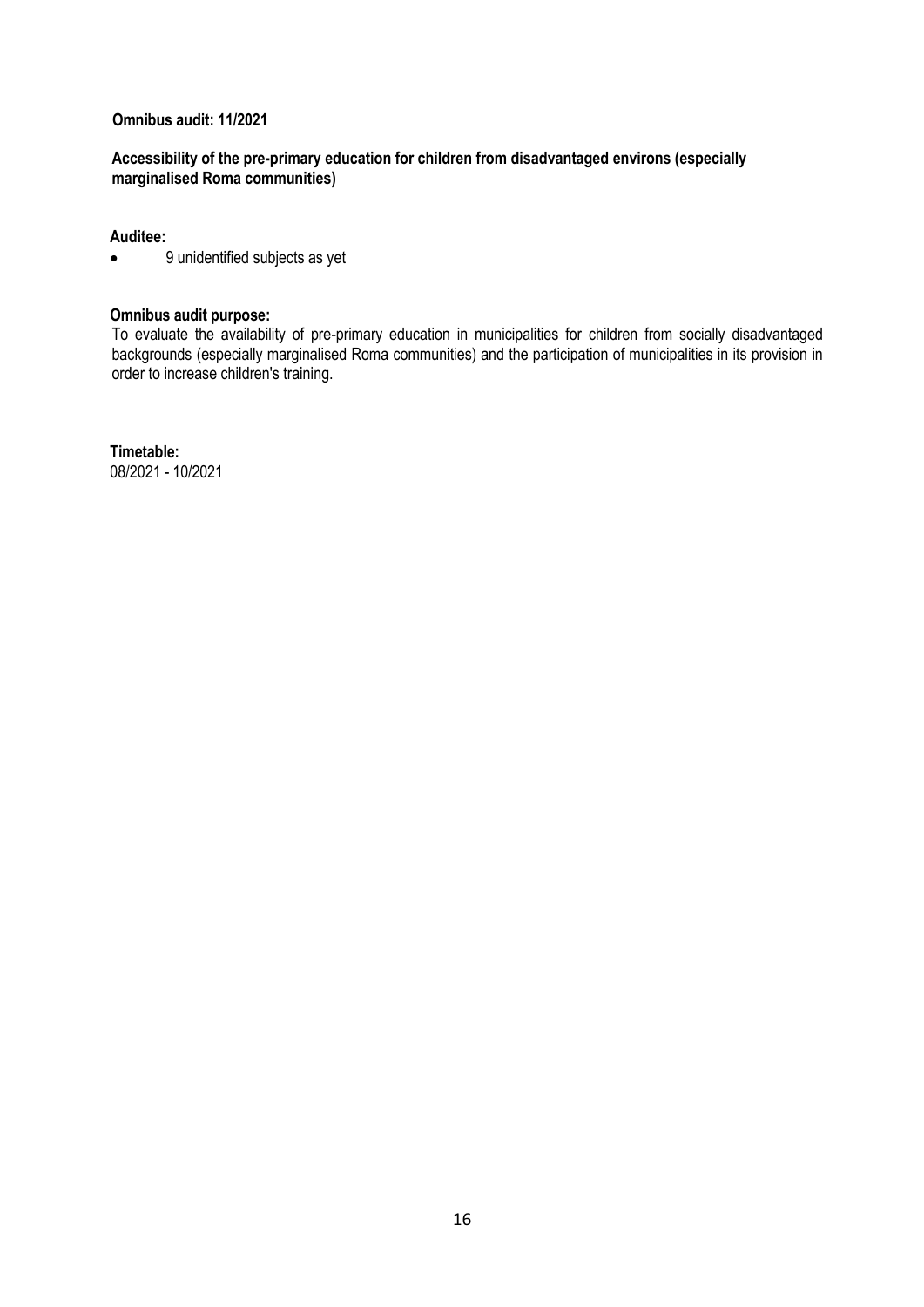#### **Omnibus audit: 12/2021**

**Forestry policy and justification of forest management by the State enterprise Military Forests and Property, State enterprise (Vojenské lesy a majetky š. p.)**

#### **Auditee:**

• Military Forests and Property, State enterprise

#### **Omnibus audit purpose:**

To examine the justification of the forest's management by a State enterprise and assess the use of forest and agriculture property.

**Timetable:** 03/2021 – 05/2021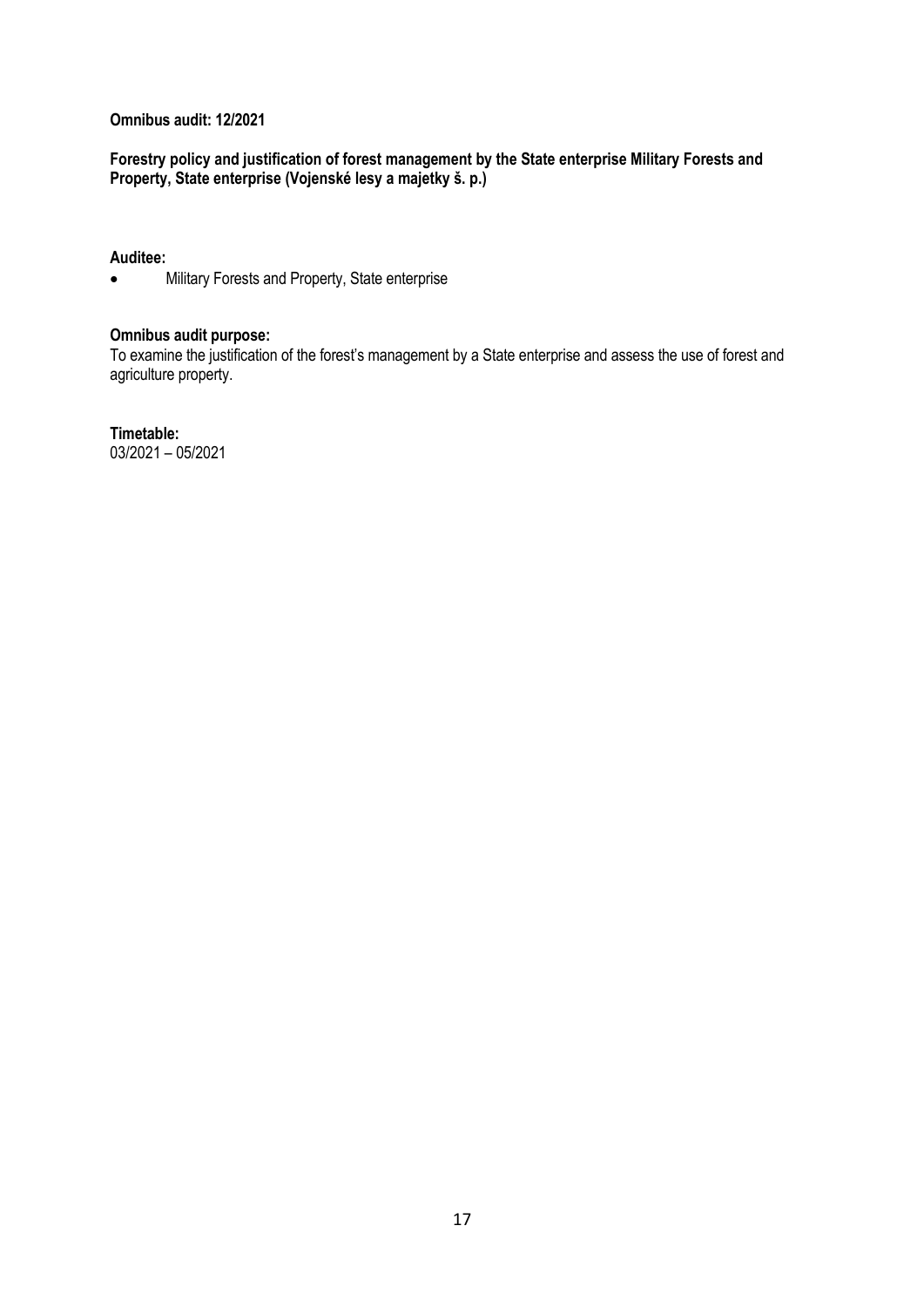**Omnibus audit: 13/2021**

**East Slovakia Water Company, jsc** 

**Auditee:**

East Slovakia Water Company, jsc

#### **Omnibus audit purpose:**

To examine the management of East Slovakia Water Company, jsc, its property management and the internal control mechanisms evaluation.

**Timetable:**

02/2021 – 05/2021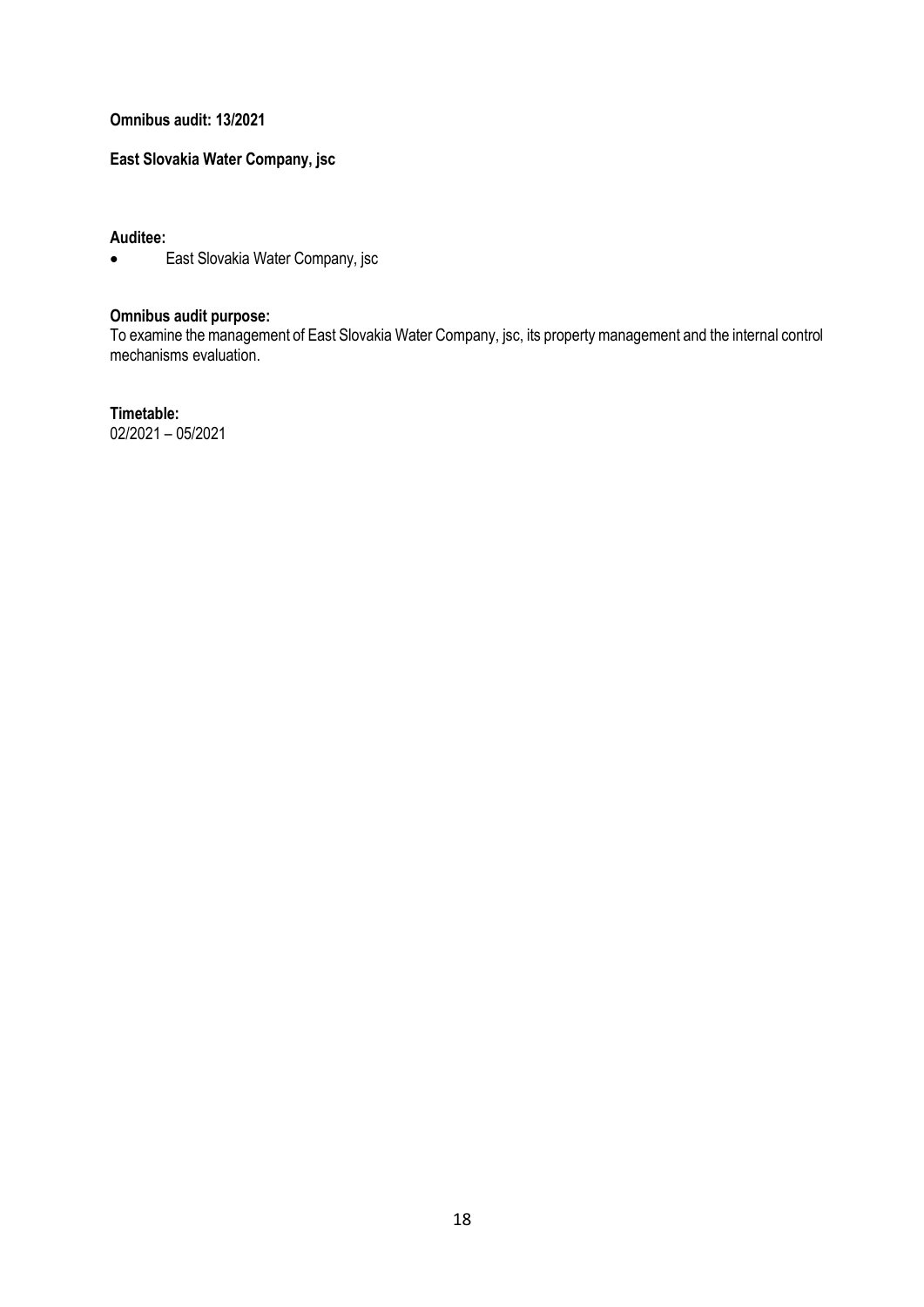#### **Omnibus audit: 14/2021**

#### **Contractual relationships and efficiency of supplying the public services by the City of Košice districts**

#### **Auditee:**

City of Košice (Mesto Košice)

#### districts

- Mestská časť Košice Barca
- Mestská časť Košice Sídlisko KVP
- Mestská časť Košice-Juh
- Mestská časť Košice-Kavečany
- Mestská časť Košice-Košická Nová Ves
- Mestská časť Košice-Šaca
- Mestská časť Košice-Západ
- Management of City Greenery (Správa mestskej zelene)

#### **Omnibus audit purpose:**

To verify the efficiency of spending public funds on public utility services in the area of cleanliness and maintenance of public spaces and facilities, administration and maintenance of roads, public greenery, cemeteries and burial grounds provided by the City of Košice districts.

**Timetable:** 06/2021 – 10/2021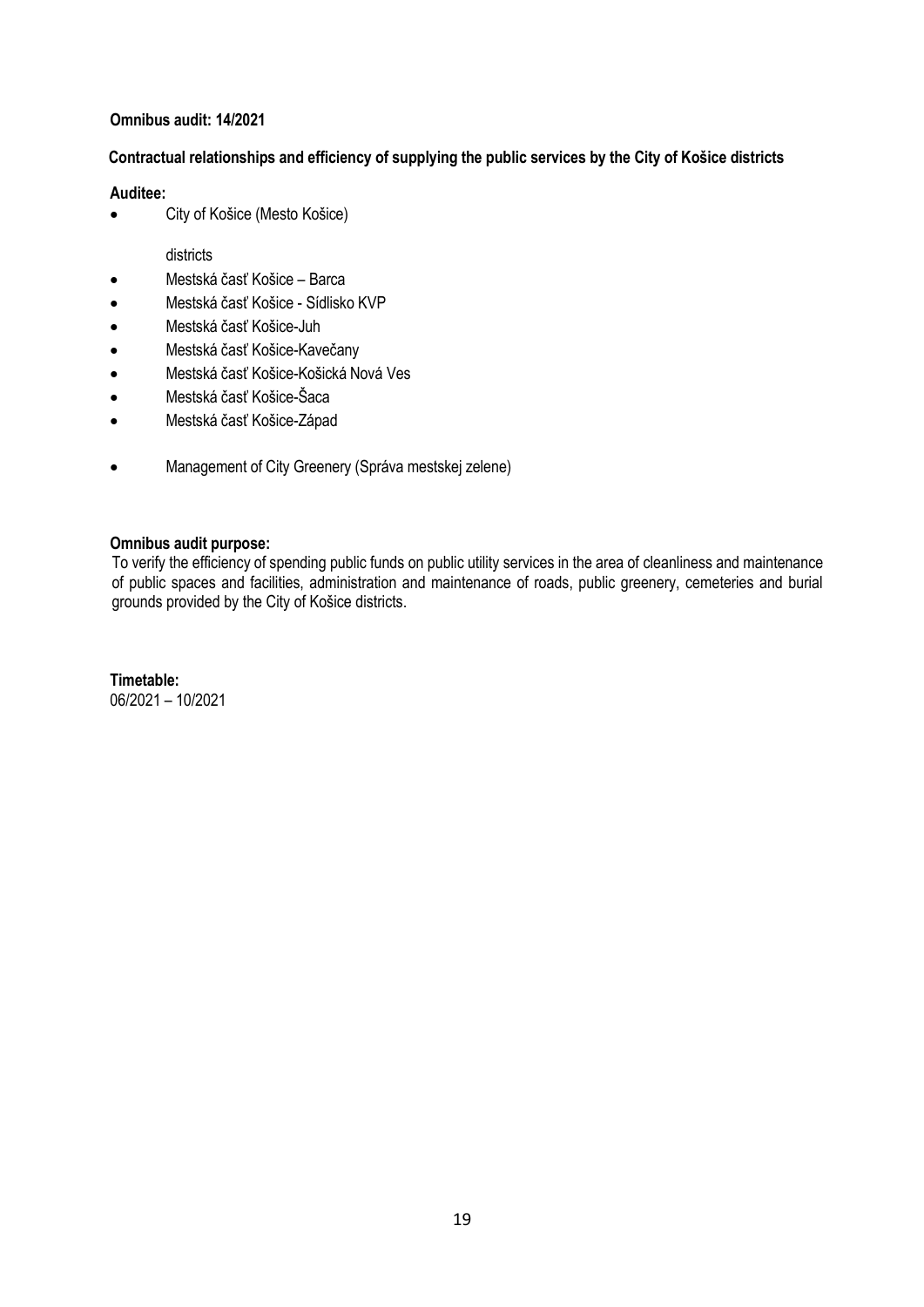#### **Omnibus audit: 15/2021**

#### **Efficiency and effectiveness of the secondary education subjects in healthcare**

#### **Auditee:**

- 14 unidentified subjects as yet,
- relevant Higher Territorial Unit(s),
- Ministry of Health, Ministry of Education, Science, Research and Sports

#### **Omnibus audit purpose:**

To evaluate the provisions for graduates from secondary medical schools for the needs of health care in Slovakia and verify the efficiency of the use of funds and assets.

**Timetable:** 02/2021 – 05/2021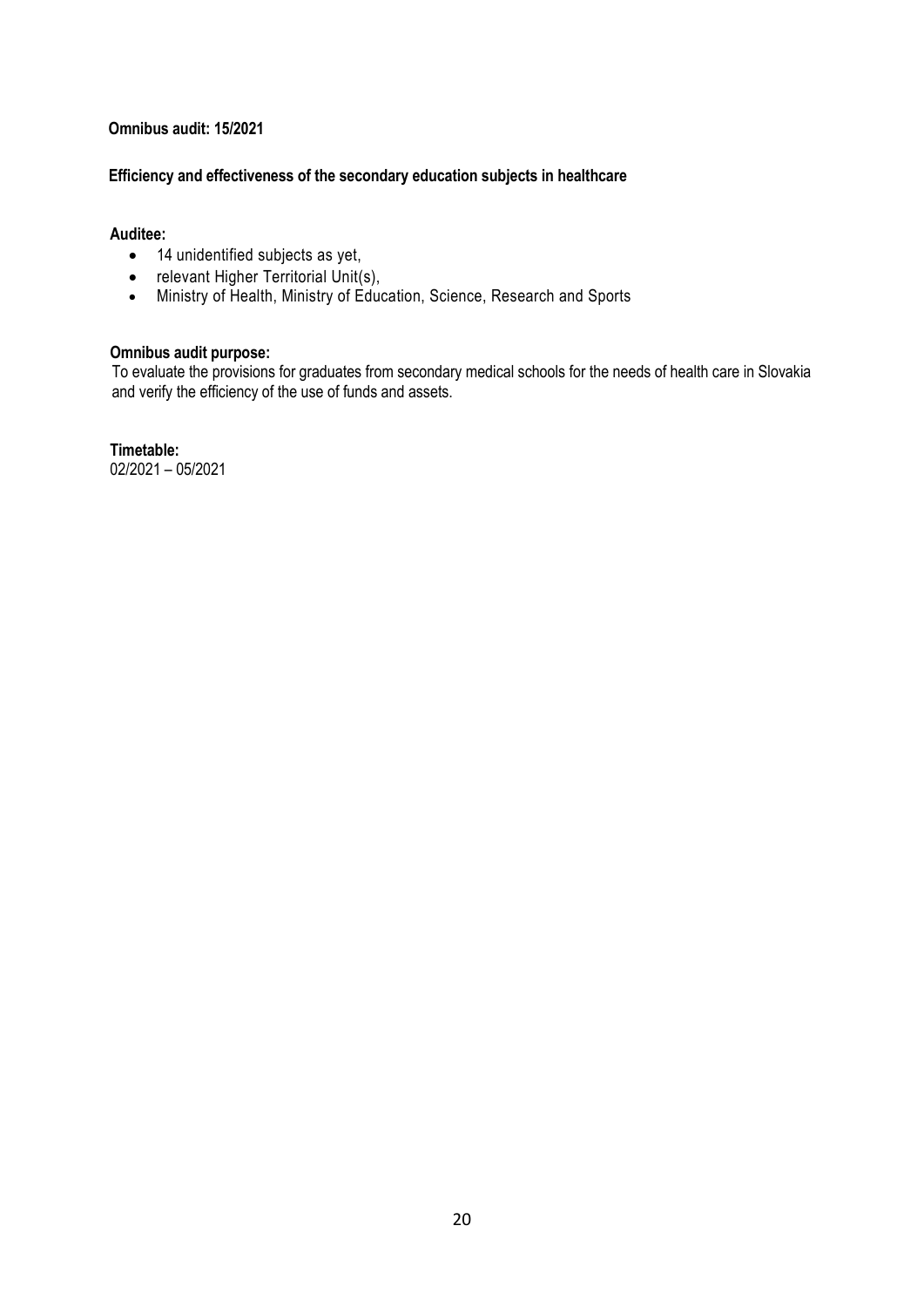**Omnibus audit: 16/2021**

#### **Sub-Tatras Water Company, jsc (Podtatranská vodárenská spoločnosť)**

#### **Auditee:**

**Sub-Tatras Water Company, jsc**

#### **Omnibus audit purpose:**

To examine the management of the Sub-Tatras Water Company, jsc and disposal of its property and evaluation of its internal control mechanisms.

**Timetable:** 02/2021 – 05/2021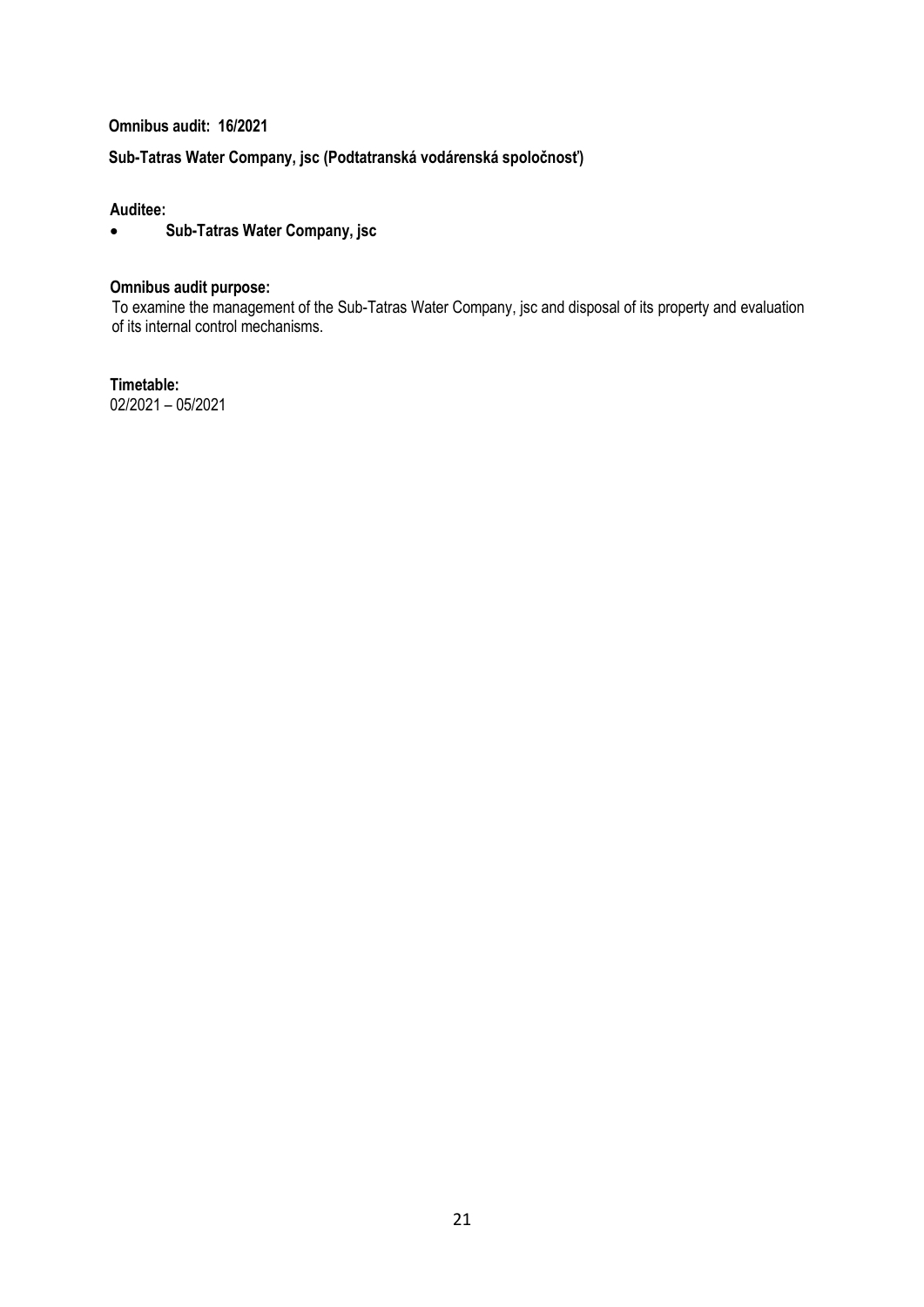#### **Omnibus audit: 17/2021**

#### **The Reconstructions, repairs and maintenance of bridges on the 1 class roads**

#### **Auditee:**

- Ministry of Transport and Development
- Slovak Roads Administration

#### **Omnibus audit purpose:**

To examine the setting and ascertaining the construction and technical condition of bridges as well as the effectiveness of the repairs system and maintenance of road bridges, which are under the administration of the Slovak Road Administration.

**Timetable:** 06/2021 - 09/2021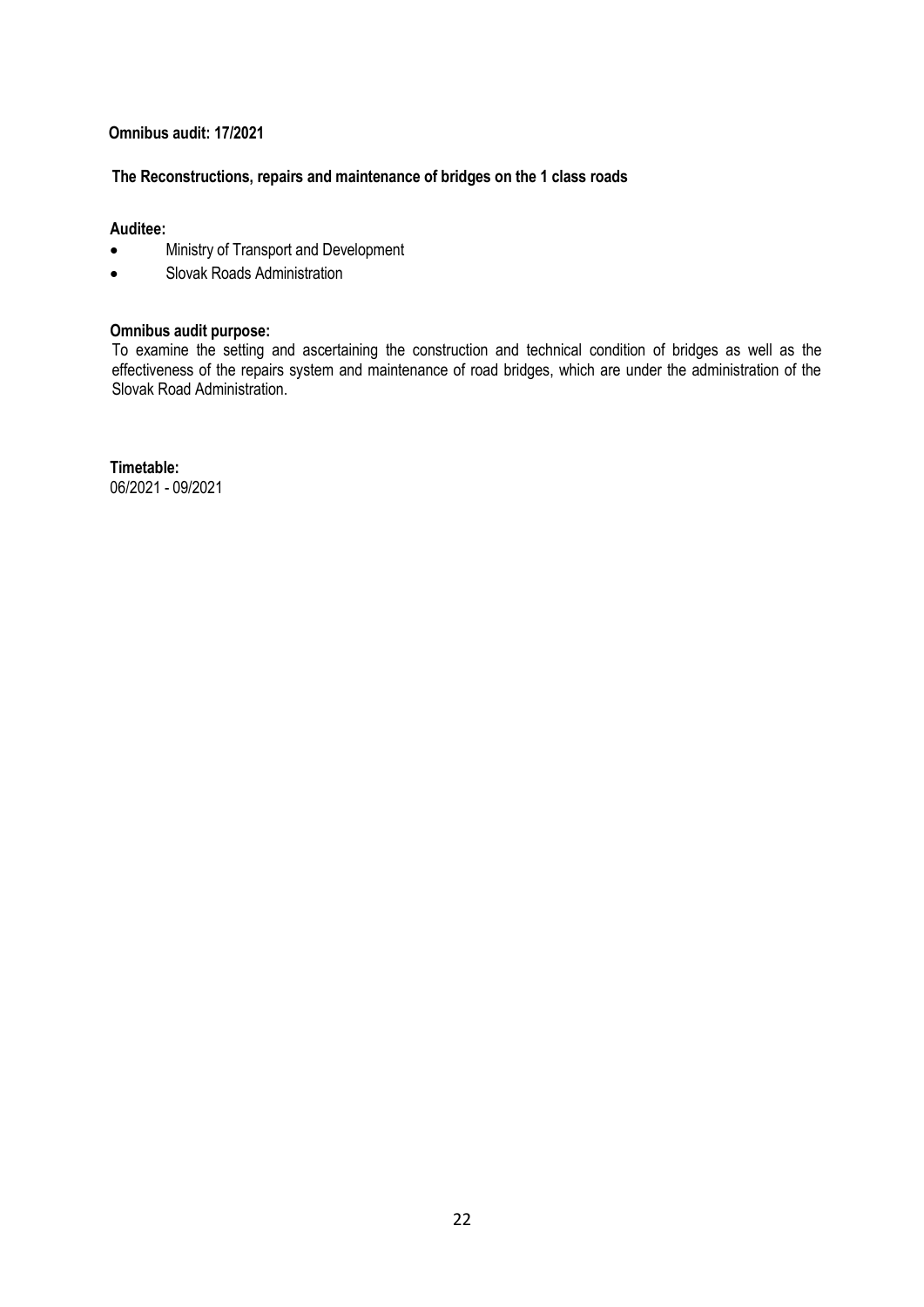#### **Omnibus audit: 18/2021**

#### **Readiness of the Slovak Republic to deal with the droughts**

# **Auditee:**

Ministry of Environment

#### **Omnibus audit purpose:**

To examine the readiness of the Slovak Republic to deal with the droughts

**Timetable:** 06/2021 - 10/2021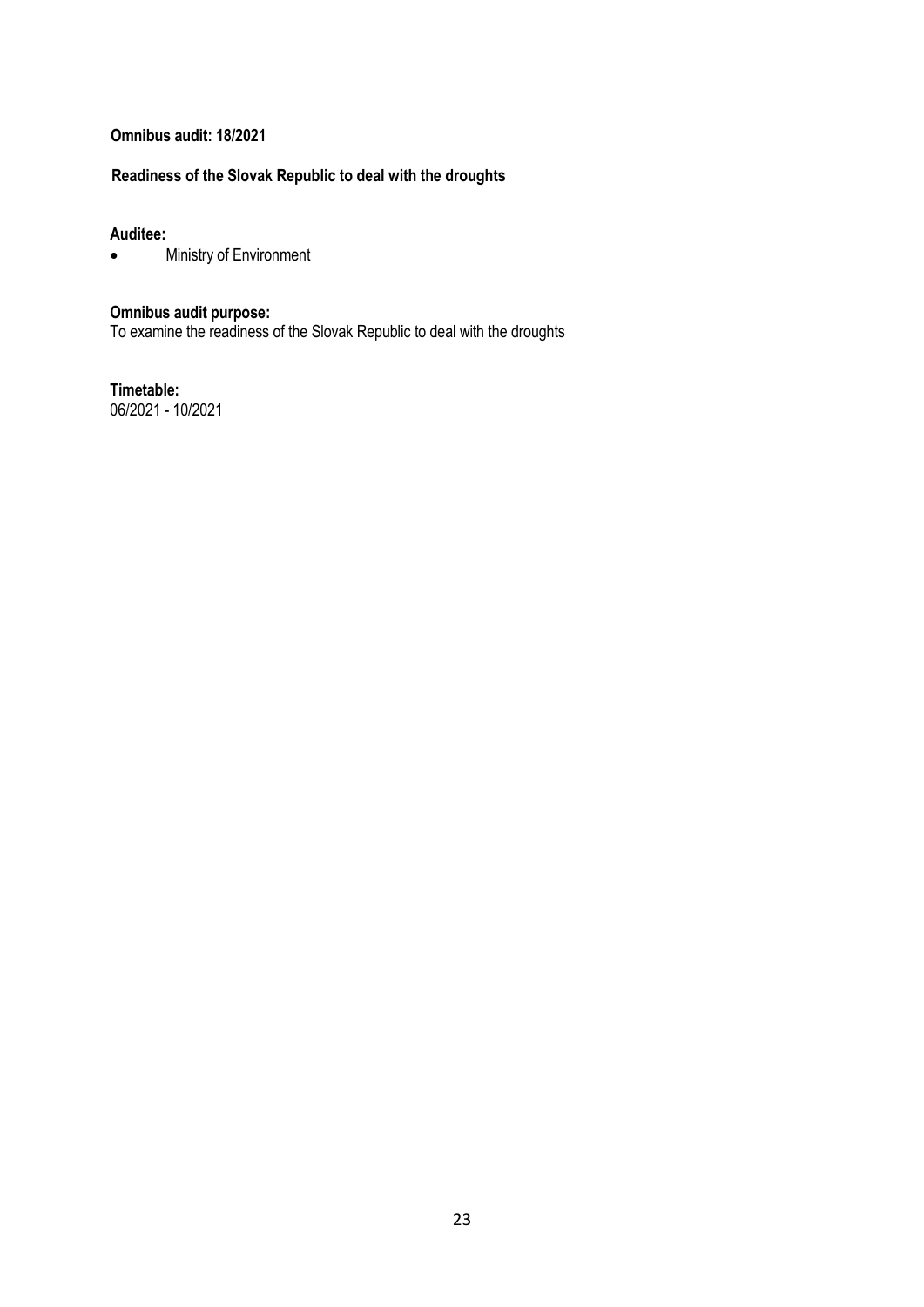#### **Omnibus audit: 19/2021**

**Set-up of the public procurement process in National Motorway Company, jsc (Národná dialničná spoločnosť a. s.)**

#### **Auditee:**

National Motorway Company, jsc

#### **Omnibus audit purpose:**

To examine the correctness of the internal processes in public procurement by National Motorway Company, jsc.

**Timetable:** 02/2021 – 06/2021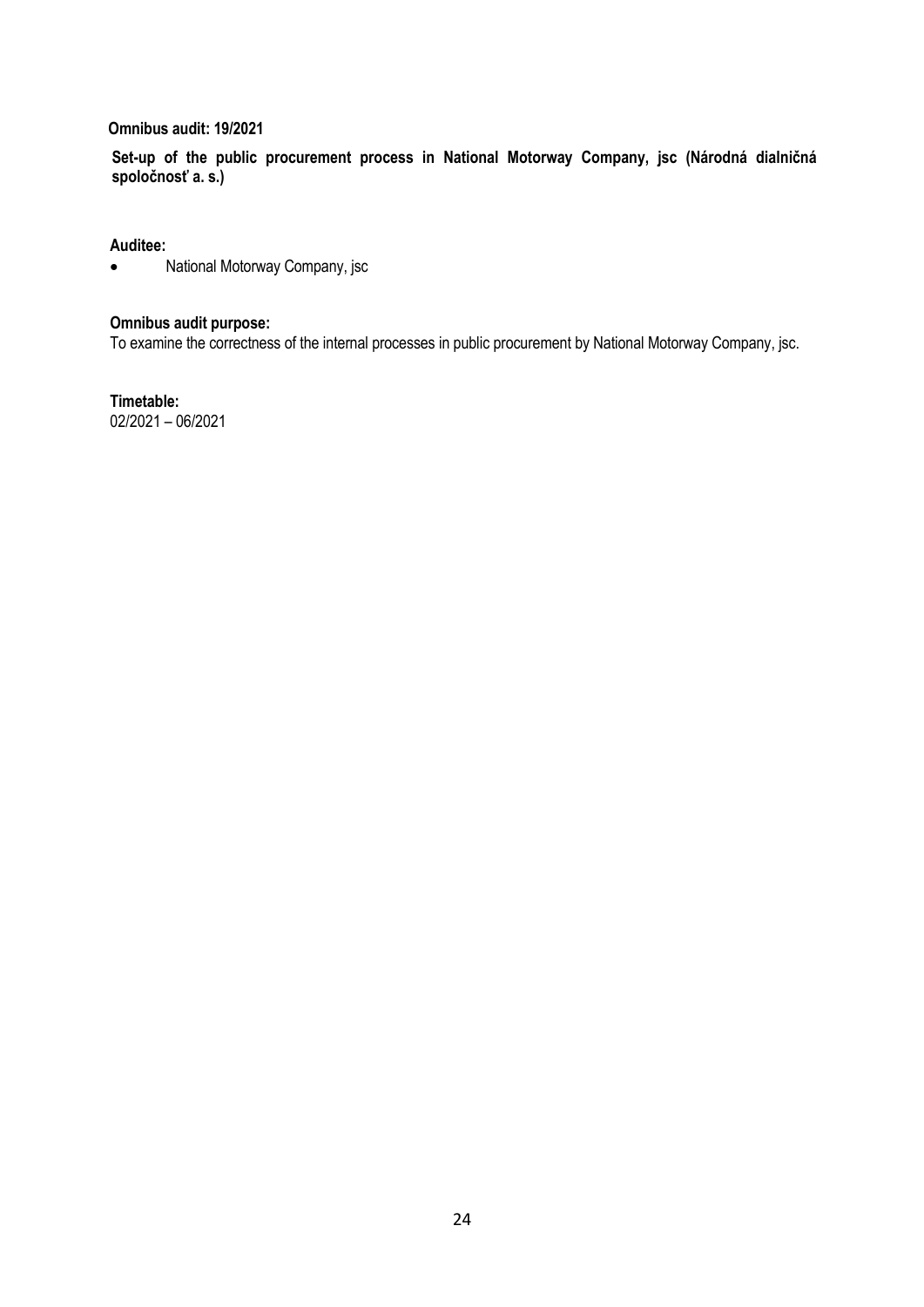#### **Omnibus audit: 20/2021**

#### **Position to the Draft of the State Final Accounts for 2020**

#### **Auditee:**

- Ministry of Transport and Development,
- Ministry of Finance,
- Ministry of Education, Science, Research and Sports,
- Ministry of Health

#### **Omnibus audit purpose:**

To prepare the SAO SR position to the Draft of the State Final Accounts and summary of the financial results by the public administration subjects for 2020.

The audit purpose is defined in the position content and is in 6 partial positions to:

- 1. the economic framework of budgetary management in the Slovak Republic,
- 2. management of public administration in the ESA 2010 methodology,
- 3. management of the State budget on a cash basis,
- 4. selected areas / structural policies,
- 5. the relationships of the State budget to the European Union,
- 6. management of territorial self-government and other selected subjects of public administration.

**Timetable:** 02/2021 – 05/2021